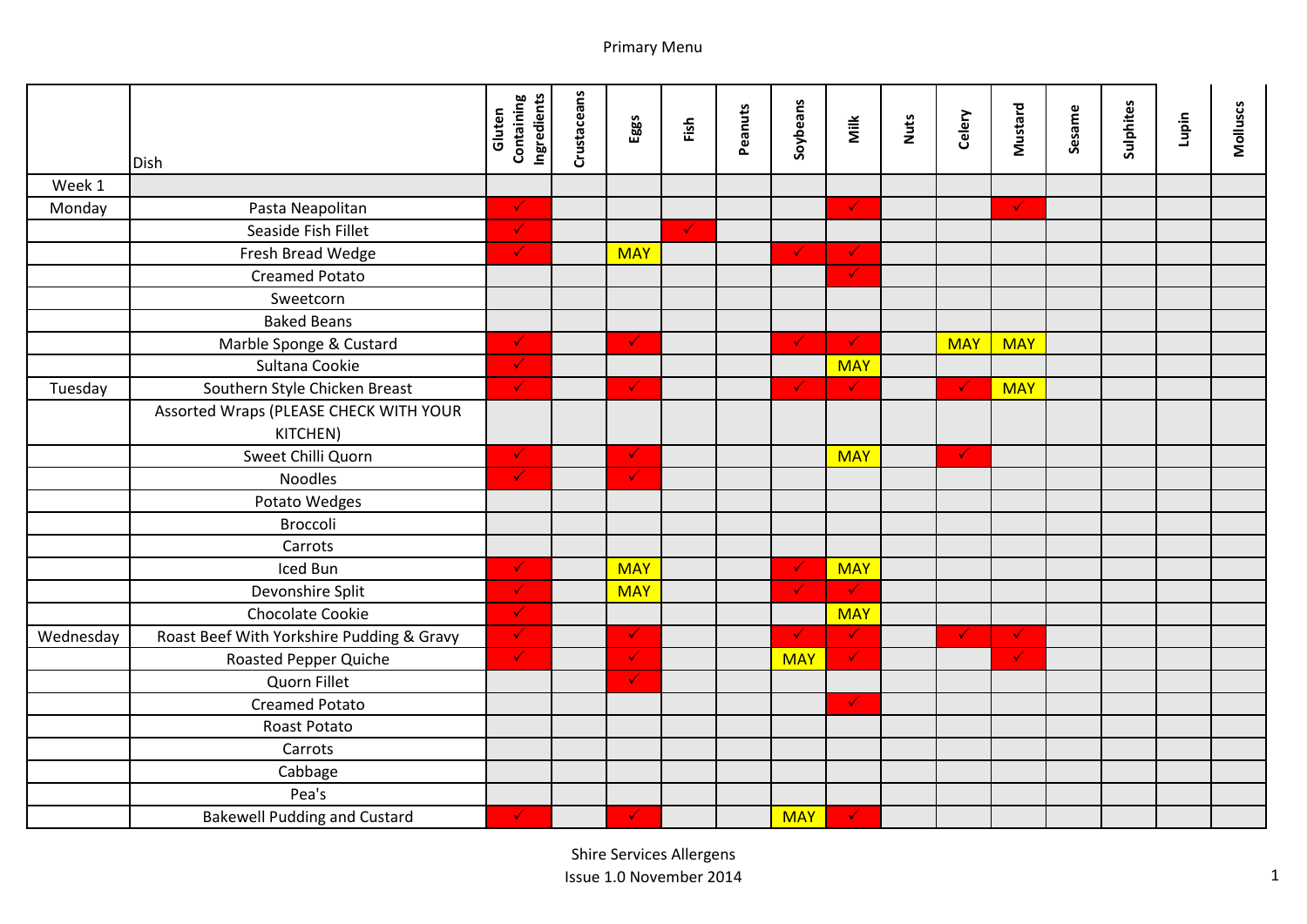|          |                                         | Containing<br>Ingredients | Crustaceans |              |              | Peanuts | Soybeans     |               |             |            | Mustard      | Sesame | Sulphites    |       | <b>Molluscs</b> |
|----------|-----------------------------------------|---------------------------|-------------|--------------|--------------|---------|--------------|---------------|-------------|------------|--------------|--------|--------------|-------|-----------------|
|          |                                         | Gluten                    |             | Eggs         | Fish         |         |              | Milk          | <b>Nuts</b> | Celery     |              |        |              | Lupin |                 |
|          | <b>Dish</b>                             |                           |             |              |              |         |              |               |             |            |              |        |              |       |                 |
|          | Oaty Cookie                             | $\checkmark$              |             |              |              |         |              | <b>MAY</b>    |             |            |              |        |              |       |                 |
| Thursday | <b>Big Breakfast</b>                    | $\checkmark$              |             | $\checkmark$ |              |         | $\checkmark$ |               |             |            | $\checkmark$ |        | $\checkmark$ |       |                 |
|          | Spanish Omelette                        |                           |             | $\checkmark$ |              |         |              | $\checkmark$  |             |            | $\checkmark$ |        |              |       |                 |
|          | Vegetarian Breakfast Wrap               | $\checkmark$              |             |              |              |         |              |               |             |            |              |        | $\checkmark$ |       |                 |
|          | Herby Diced Potato's                    |                           |             |              |              |         |              |               |             |            |              |        |              |       |                 |
|          | Fresh Bread Wedge                       | $\checkmark$              |             | <b>MAY</b>   |              |         | $\checkmark$ | $\mathcal{A}$ |             |            |              |        |              |       |                 |
|          | <b>Baked Beans</b>                      |                           |             |              |              |         |              |               |             |            |              |        |              |       |                 |
|          | Mushrooms                               |                           |             |              |              |         |              |               |             |            |              |        |              |       |                 |
|          | Pancake With Fruit Coulis               | $\checkmark$              |             | $\checkmark$ |              |         | <b>MAY</b>   | $\checkmark$  |             |            |              |        |              |       |                 |
|          | Fruit Muffin                            | $\checkmark$              |             | $\checkmark$ |              |         |              | <b>MAY</b>    |             |            |              |        |              |       |                 |
| Friday   | Fishcake                                | ✓                         |             |              |              |         |              |               |             |            |              |        |              |       |                 |
|          | <b>Fish Fingers</b>                     | $\checkmark$              |             |              | $\checkmark$ |         |              |               |             |            |              |        |              |       |                 |
|          | <b>Assorted Pizza</b>                   | $\checkmark$              |             |              |              |         |              | $\checkmark$  |             |            |              |        |              |       |                 |
|          | Chips                                   |                           |             |              |              |         |              |               |             |            |              |        |              |       |                 |
|          | <b>Creamed Potato</b>                   |                           |             |              |              |         |              | $\checkmark$  |             |            |              |        |              |       |                 |
|          | Sweetcorn                               |                           |             |              |              |         |              |               |             |            |              |        |              |       |                 |
|          | Pea's                                   |                           |             |              |              |         |              |               |             |            |              |        |              |       |                 |
|          | Sticky Toffee Pudding & Chocolate Sauce | $\checkmark$              |             | $\checkmark$ |              |         | $\checkmark$ | $\sqrt{2}$    |             | <b>MAY</b> | <b>MAY</b>   |        |              |       |                 |
|          | Fruit Jelly Sundae                      | ✓                         |             |              |              |         | $\checkmark$ | $\checkmark$  |             |            |              |        |              |       |                 |
| Week 2   |                                         |                           |             |              |              |         |              |               |             |            |              |        |              |       |                 |
| Monday   | <b>Beef Bolognaise</b>                  | $\checkmark$              |             |              |              |         |              |               |             |            |              |        |              |       |                 |
|          | <b>Tortilla Stackers</b>                | $\checkmark$              |             |              |              |         |              | $\sqrt{2}$    |             |            |              |        |              |       |                 |
|          | Vegetarian Bolognaise                   | ✓                         |             | $\checkmark$ | <b>MAY</b>   |         |              | <b>MAY</b>    |             |            |              |        |              |       |                 |
|          | Spaghetti                               | $\checkmark$ .            |             |              |              |         |              |               |             |            |              |        |              |       |                 |
|          | Cajun Wedges                            |                           |             |              |              |         |              |               |             |            | $\checkmark$ |        |              |       |                 |
|          | <b>Baked Beans</b>                      |                           |             |              |              |         |              |               |             |            |              |        |              |       |                 |
|          | Pea's                                   |                           |             |              |              |         |              |               |             |            |              |        |              |       |                 |
|          | Vanilla Iced Sponge & custard           | $\checkmark$              |             | $\checkmark$ |              |         | $\checkmark$ | $\sqrt{2}$    |             |            |              |        |              |       |                 |
|          | Cherry & coconut Cookie                 | $\checkmark$              |             | ✓            |              |         |              |               |             |            |              |        | $\checkmark$ |       |                 |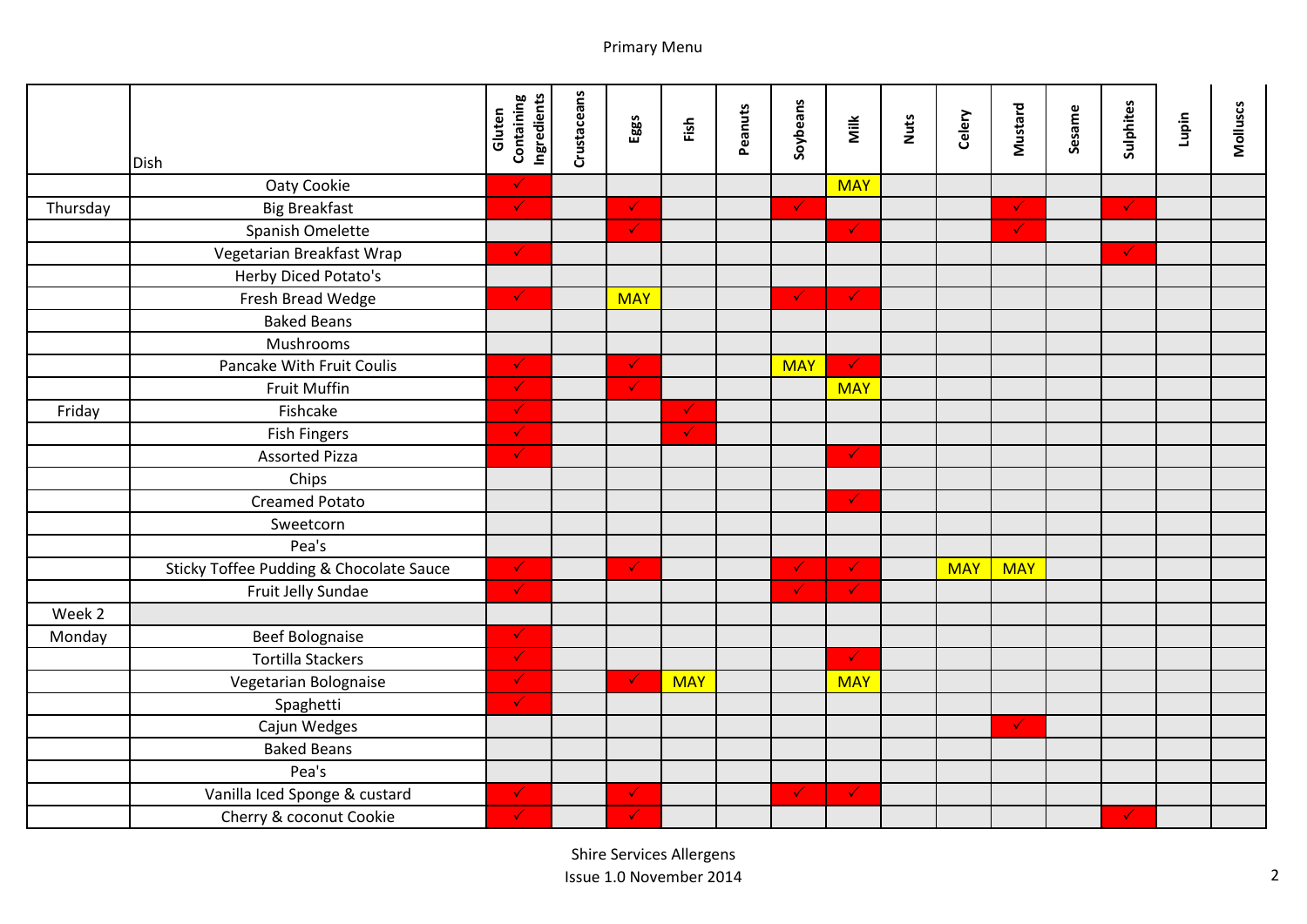|           |                                   | <b>Containing</b><br>Ingredients<br>Gluten | Crustaceans | Eggs         | Fish         | Peanuts | Soybeans     | Milk         | Nuts | Celery     | Mustard      | Sesame | Sulphites | Lupin | <b>Molluscs</b> |
|-----------|-----------------------------------|--------------------------------------------|-------------|--------------|--------------|---------|--------------|--------------|------|------------|--------------|--------|-----------|-------|-----------------|
|           | <b>Dish</b>                       |                                            |             |              |              |         |              |              |      |            |              |        |           |       |                 |
| Tuesday   | Chicken Tikka Masala & Naan Bread | $\checkmark$                               |             | <b>MAY</b>   |              |         | $\checkmark$ | $\checkmark$ |      |            |              |        |           |       |                 |
|           | <b>Fish Fingers</b>               | $\blacklozenge$                            |             |              | ◆            |         |              |              |      |            |              |        |           |       |                 |
|           | <b>Breaded Salmon fillet</b>      | $\checkmark$                               |             |              | $\checkmark$ |         |              |              |      |            |              |        |           |       |                 |
|           | Spanish Omelette                  |                                            |             | $\checkmark$ |              |         |              | $\checkmark$ |      |            | $\checkmark$ |        |           |       |                 |
|           | Long Grain Rice                   |                                            |             |              |              |         |              |              |      |            |              |        |           |       |                 |
|           | Chips                             |                                            |             |              |              |         |              |              |      |            |              |        |           |       |                 |
|           | Sweetcorn                         |                                            |             |              |              |         |              |              |      |            |              |        |           |       |                 |
|           | <b>Green Beans</b>                |                                            |             |              |              |         |              |              |      |            |              |        |           |       |                 |
|           | Lemon Fancy                       | $\checkmark$                               |             | $\checkmark$ |              |         |              | <b>MAY</b>   |      |            |              |        |           |       |                 |
|           | Sultana Cookie                    | $\checkmark$                               |             |              |              |         |              | <b>MAY</b>   |      |            |              |        |           |       |                 |
| Wednesday | Roast Pork & Apple sauce          |                                            |             |              |              |         |              |              |      |            |              |        |           |       |                 |
|           | Roast Chicken & Gravy             | $\checkmark$                               |             | <b>MAY</b>   |              |         | <b>MAY</b>   | <b>MAY</b>   |      | <b>MAY</b> | <b>MAY</b>   |        |           |       |                 |
|           | Cheese & Red Onion Quiche         | $\checkmark$                               |             | $\checkmark$ |              |         | <b>MAY</b>   | $\checkmark$ |      |            | $\checkmark$ |        |           |       |                 |
|           | Quorn Fillet                      |                                            |             | $\checkmark$ |              |         |              |              |      |            |              |        |           |       |                 |
|           | <b>Creamed Potato</b>             |                                            |             |              |              |         |              | $\checkmark$ |      |            |              |        |           |       |                 |
|           | Roast Potato                      |                                            |             |              |              |         |              |              |      |            |              |        |           |       |                 |
|           | Carrots                           |                                            |             |              |              |         |              |              |      |            |              |        |           |       |                 |
|           | Broccoli                          |                                            |             |              |              |         |              |              |      |            |              |        |           |       |                 |
|           | Leek & sweet Potato Bake          |                                            |             |              |              |         |              | $\checkmark$ |      |            |              |        |           |       |                 |
|           | Apple Crumble & Custard           | $\checkmark$                               |             |              |              |         | <b>MAY</b>   | $\checkmark$ |      |            |              |        |           |       |                 |
|           | Frozen Fruit Yoghurt              |                                            |             |              |              |         |              | $\checkmark$ |      |            |              |        |           |       |                 |
| Thursday  | Chicken & sweetcorn Pasta         | $\checkmark$                               |             |              |              |         |              | $\checkmark$ |      |            | $\checkmark$ |        |           |       |                 |
|           | Seaside Fish Fillet               | ✓                                          |             |              | $\checkmark$ |         |              |              |      |            |              |        |           |       |                 |
|           | Cheesy pasta                      | ◆                                          |             |              |              |         | <b>MAY</b>   | $\checkmark$ |      |            | $\checkmark$ |        |           |       |                 |
|           | Potato Wedges                     |                                            |             |              |              |         |              |              |      |            |              |        |           |       |                 |
|           | Fresh Bread Wedge                 | $\checkmark$                               |             | <b>MAY</b>   |              |         | $\checkmark$ | $\bullet$    |      |            |              |        |           |       |                 |
|           | <b>Baked Beans</b>                |                                            |             |              |              |         |              |              |      |            |              |        |           |       |                 |
|           | Pea's                             |                                            |             |              |              |         |              |              |      |            |              |        |           |       |                 |
|           | <b>Assorted Cupcakes</b>          | $\checkmark$                               |             | ✓            |              |         |              | <b>MAY</b>   |      |            |              |        |           |       |                 |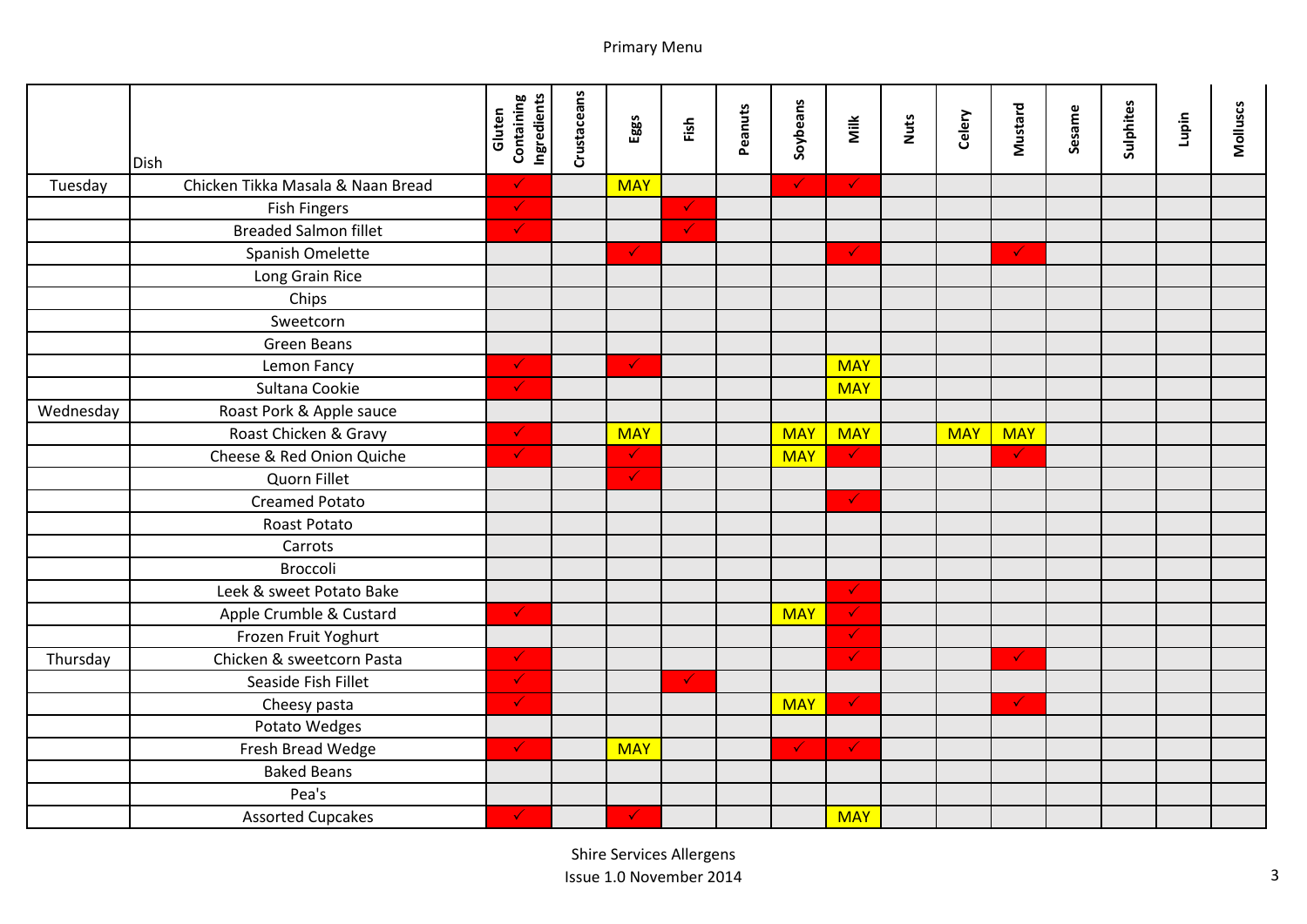|           |                                              | Containing<br>Ingredients<br>Gluten | Crustaceans | Eggs         | Fish         | Peanuts | Soybeans     | Milk         | Nuts | Celery       | Mustard      | Sesame | Sulphites    | Lupin | Molluscs |
|-----------|----------------------------------------------|-------------------------------------|-------------|--------------|--------------|---------|--------------|--------------|------|--------------|--------------|--------|--------------|-------|----------|
|           | <b>Dish</b>                                  |                                     |             |              |              |         |              |              |      |              |              |        |              |       |          |
|           | Vanilla shortbread                           | $\checkmark$                        |             |              |              |         |              | <b>MAY</b>   |      |              |              |        |              |       |          |
| Friday    | Cottage Pie & Gravy                          | <b>MAY</b>                          |             | <b>MAY</b>   |              |         |              | $\checkmark$ |      | <b>MAY</b>   | <b>MAY</b>   |        |              |       |          |
|           | <b>Assorted Pizza</b>                        | $\checkmark$                        |             |              |              |         |              | $\checkmark$ |      |              |              |        |              |       |          |
|           | Herby Diced Potato's                         |                                     |             |              |              |         |              |              |      |              |              |        |              |       |          |
|           | Pasta Neapolitan                             | $\checkmark$                        |             |              |              |         |              | $\checkmark$ |      |              | $\checkmark$ |        |              |       |          |
|           | Sweetcorn                                    |                                     |             |              |              |         |              |              |      |              |              |        |              |       |          |
|           | Carrots                                      |                                     |             |              |              |         |              |              |      |              |              |        |              |       |          |
|           | Chocolate & Pear sponge With Chocolate Sauce | $\checkmark$                        |             | $\checkmark$ |              |         | $\checkmark$ | $\checkmark$ |      | <b>MAY</b>   | <b>MAY</b>   |        |              |       |          |
| Week 3    |                                              |                                     |             |              |              |         |              |              |      |              |              |        |              |       |          |
| Monday    | Pork Sausages                                | $\checkmark$                        |             |              |              |         | $\checkmark$ |              |      |              | $\checkmark$ |        | $\checkmark$ |       |          |
|           | Cheese & Onion Bake                          |                                     |             |              |              |         |              | $\checkmark$ |      |              | $\checkmark$ |        |              |       |          |
|           | Herby Diced Potato's                         |                                     |             |              |              |         |              |              |      |              |              |        |              |       |          |
|           | <b>Creamed Potato</b>                        |                                     |             |              |              |         |              | $\checkmark$ |      |              |              |        |              |       |          |
|           | <b>Baked beans</b>                           |                                     |             |              |              |         |              |              |      |              |              |        |              |       |          |
|           | <b>Green Beans</b>                           |                                     |             |              |              |         |              |              |      |              |              |        |              |       |          |
|           | Marble Sponge & Custard                      | $\checkmark$                        |             | $\checkmark$ |              |         | $\checkmark$ | $\checkmark$ |      | <b>MAY</b>   | <b>MAY</b>   |        |              |       |          |
|           | Flapjack                                     | $\checkmark$                        |             |              |              |         |              | <b>MAY</b>   |      |              |              |        |              |       |          |
| Tuesday   | Sizzling chicken Wrap                        | ✓                                   |             |              |              |         |              |              |      |              |              |        |              |       |          |
|           | Fishcake                                     | $\checkmark$                        |             |              | $\checkmark$ |         |              |              |      |              |              |        |              |       |          |
|           | <b>Breaded Salmon fillet</b>                 | $\checkmark$                        |             |              | $\checkmark$ |         |              |              |      |              |              |        |              |       |          |
|           | Roasted Vegetable Pasta Bake                 | $\checkmark$                        |             |              |              |         | <b>MAY</b>   | $\checkmark$ |      |              |              |        | $\checkmark$ |       |          |
|           | Potato Wedges                                |                                     |             |              |              |         |              |              |      |              |              |        |              |       |          |
|           | Garlic and Herb noodles                      | $\checkmark$                        |             |              |              |         |              | $\checkmark$ |      |              |              |        |              |       |          |
|           | Sweetcorn                                    |                                     |             |              |              |         |              |              |      |              |              |        |              |       |          |
|           | Pea's                                        |                                     |             |              |              |         |              |              |      |              |              |        |              |       |          |
|           | Iced orange Fancy                            | $\checkmark$                        |             | $\checkmark$ |              |         |              | <b>MAY</b>   |      |              |              |        |              |       |          |
|           | Lemon Cookie                                 | $\checkmark$                        |             | ✓            |              |         |              | <b>MAY</b>   |      |              |              |        |              |       |          |
| Wednesday | Roast Beef With Yorkshire Pudding & Gravy    | $\checkmark$                        |             | ✓            |              |         | $\checkmark$ | $\checkmark$ |      | $\checkmark$ | $\checkmark$ |        |              |       |          |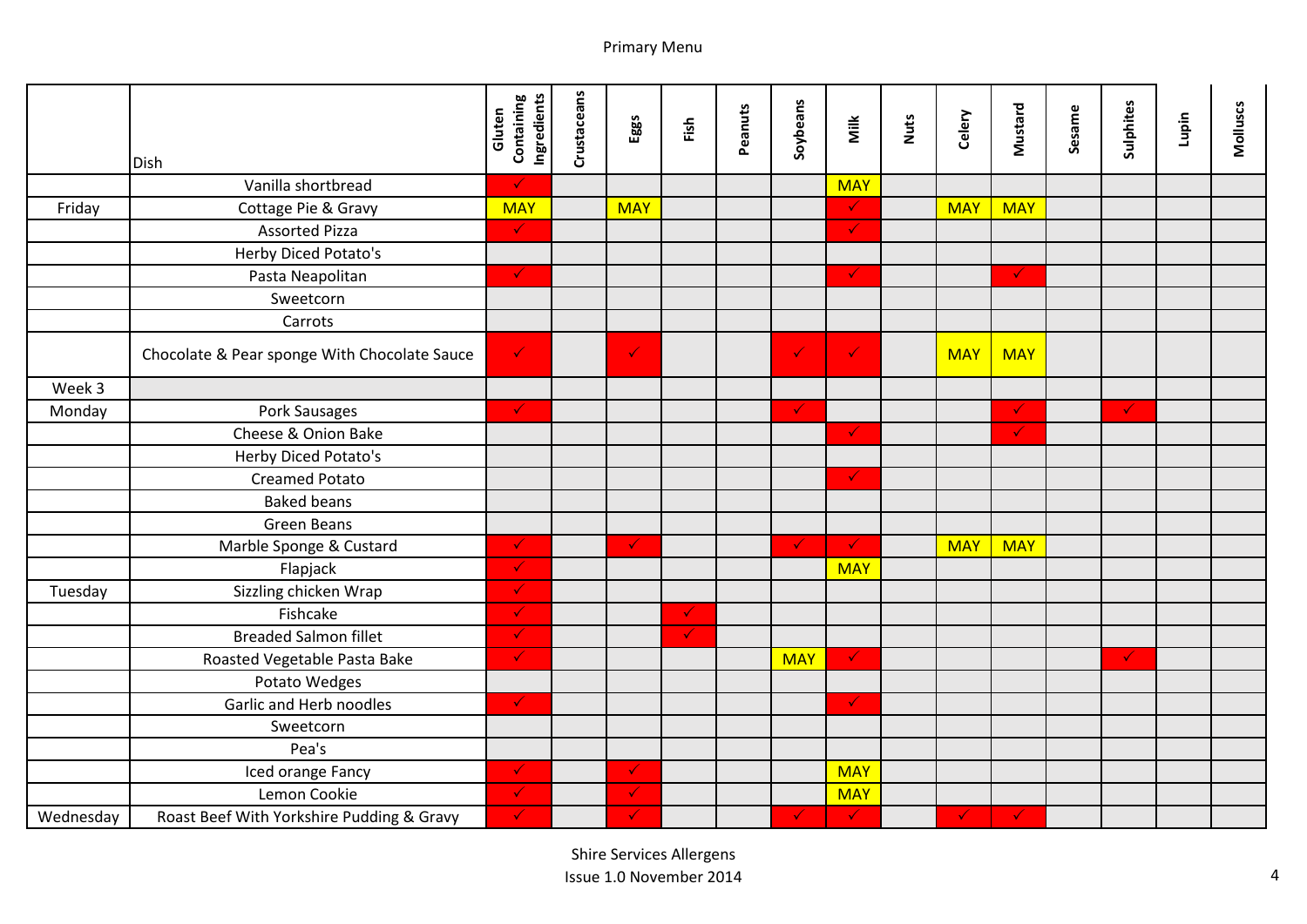|          |                                        | Containing<br>Ingredients | Crustaceans |              |              |         | Soybeans     |               |      |            | Mustard      |            | Sulphites    |       |          |
|----------|----------------------------------------|---------------------------|-------------|--------------|--------------|---------|--------------|---------------|------|------------|--------------|------------|--------------|-------|----------|
|          |                                        | Gluten                    |             | Eggs         | Fish         | Peanuts |              | Milk          | Nuts | Celery     |              | Sesame     |              | Lupin | Molluscs |
|          | <b>Dish</b>                            |                           |             |              |              |         |              |               |      |            |              |            |              |       |          |
|          | Vegetarian Sausage & Yorkshire Pudding | $\checkmark$              |             | $\checkmark$ |              |         |              | $\checkmark$  |      |            |              |            | $\checkmark$ |       |          |
|          | <b>Creamed Potato</b>                  |                           |             |              |              |         |              | $\checkmark$  |      |            |              |            |              |       |          |
|          | Roast Potato                           |                           |             |              |              |         |              |               |      |            |              |            |              |       |          |
|          | Carrots                                |                           |             |              |              |         |              |               |      |            |              |            |              |       |          |
|          | Cabbage                                |                           |             |              |              |         |              |               |      |            |              |            |              |       |          |
|          | Peas                                   |                           |             |              |              |         |              |               |      |            |              |            |              |       |          |
|          | Berry Sponge & Custard                 | $\checkmark$              |             | $\checkmark$ |              |         | $\checkmark$ | $\mathcal{A}$ |      | <b>MAY</b> | <b>MAY</b>   |            |              |       |          |
|          | Coconut Finger                         | $\checkmark$              |             |              |              |         |              | <b>MAY</b>    |      |            |              |            |              |       |          |
| Thursday | <b>Beef Fajitas</b>                    | $\checkmark$              |             |              |              |         | <b>MAY</b>   | $\checkmark$  |      |            | $\checkmark$ | <b>MAY</b> |              |       |          |
|          | Seaside Fish Fillet                    | $\checkmark$              |             |              | $\sqrt{2}$   |         |              |               |      |            |              |            |              |       |          |
|          | Quorn Fajitas                          | ✓                         |             | $\checkmark$ |              |         | $\checkmark$ | $\checkmark$  |      | <b>MAY</b> | <b>MAY</b>   |            |              |       |          |
|          | Jacket Potato                          |                           |             |              |              |         |              |               |      |            |              |            |              |       |          |
|          | Pasta                                  | $\checkmark$              |             |              |              |         |              |               |      |            |              |            |              |       |          |
|          | Sweetcorn                              |                           |             |              |              |         |              |               |      |            |              |            |              |       |          |
|          | <b>Baked Beans</b>                     |                           |             |              |              |         |              |               |      |            |              |            |              |       |          |
|          | Cornflake Tart & Custard               | $\checkmark$              |             |              |              |         | $\checkmark$ | $\mathcal{L}$ |      |            |              |            |              |       |          |
|          | Fruit Jelly Sundae                     | <b>MAY</b>                |             |              |              |         | <b>MAY</b>   | <b>MAY</b>    |      |            |              |            |              |       |          |
| Friday   | <b>Bacon Carbonara</b>                 | $\checkmark$              |             |              |              |         | $\checkmark$ | $\checkmark$  |      |            |              |            |              |       |          |
|          | <b>Assorted Pizza</b>                  | $\checkmark$              |             |              |              |         |              | $\checkmark$  |      |            |              |            |              |       |          |
|          | Chips                                  |                           |             |              |              |         |              |               |      |            |              |            |              |       |          |
|          | Fresh Bread Wedge                      | $\checkmark$              |             | <b>MAY</b>   |              |         | $\checkmark$ | $\sqrt{2}$    |      |            |              |            |              |       |          |
|          | Broccoli                               |                           |             |              |              |         |              |               |      |            |              |            |              |       |          |
|          | Carrots                                |                           |             |              |              |         |              |               |      |            |              |            |              |       |          |
|          | Carrot Cake                            | $\checkmark$              |             | ◆            |              |         |              | <b>MAY</b>    |      |            |              |            |              |       |          |
|          | Chocolate & Orange Cookie              | $\checkmark$              |             |              |              |         |              | <b>MAY</b>    |      |            |              |            |              |       |          |
| Week 4   |                                        |                           |             |              |              |         |              |               |      |            |              |            |              |       |          |
| Monday   | <b>Meatballs in Tomato Sauce</b>       | $\checkmark$              |             |              |              |         |              | $\checkmark$  |      |            | $\checkmark$ |            |              |       |          |
|          | Fishcake                               | $\checkmark$              |             |              | $\checkmark$ |         |              |               |      |            |              |            |              |       |          |
|          | Quorn Balls In Tomato Sauce            | $\checkmark$              |             | $\checkmark$ |              |         |              | <b>MAY</b>    |      |            | $\checkmark$ |            |              |       |          |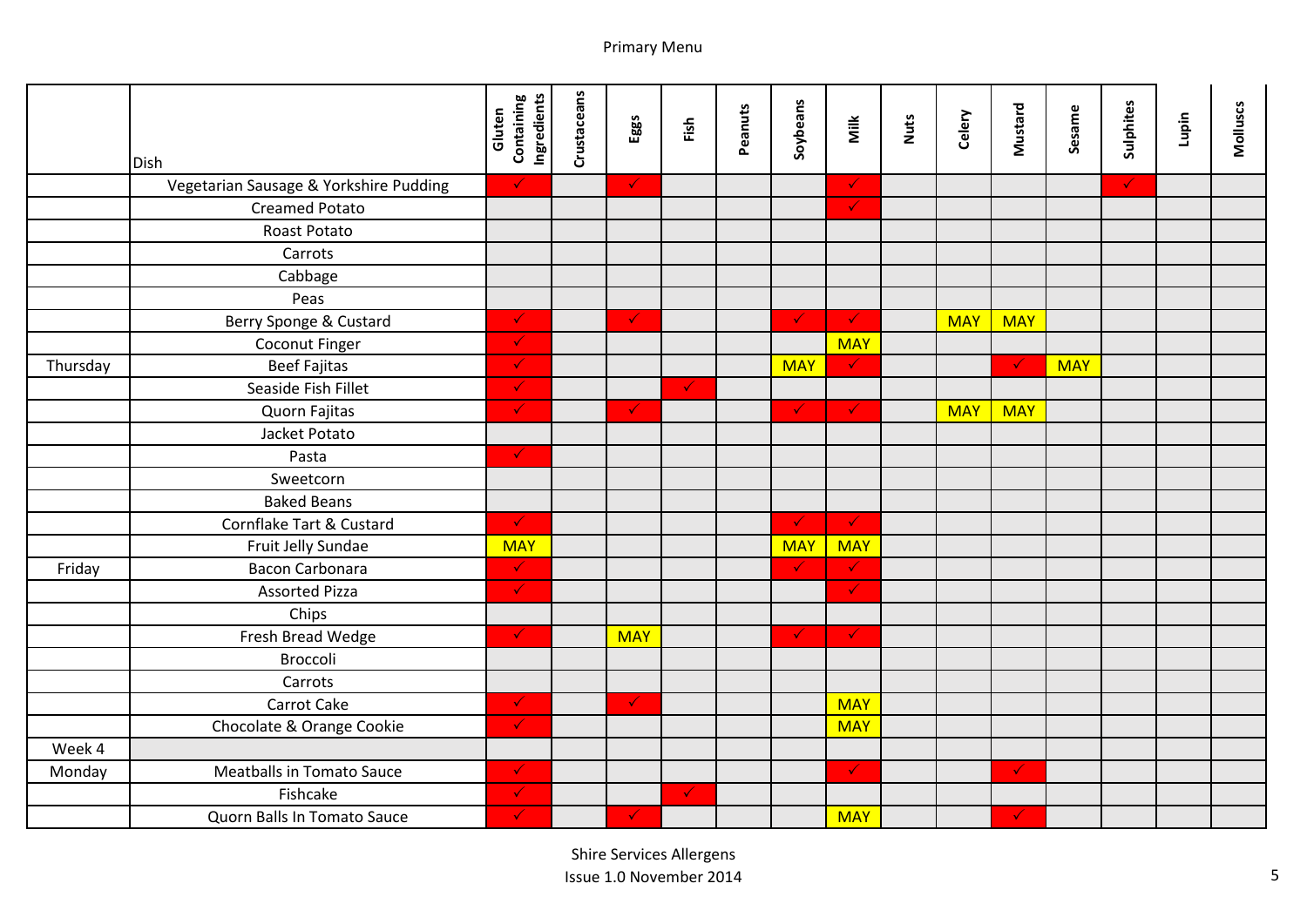|           |                                              | Containing<br>Ingredients    | Crustaceans |              |              |         |              |              |      |            |              |            | Sulphites    |       |          |
|-----------|----------------------------------------------|------------------------------|-------------|--------------|--------------|---------|--------------|--------------|------|------------|--------------|------------|--------------|-------|----------|
|           |                                              | Gluten                       |             | Eggs         | Fish         | Peanuts | Soybeans     | Milk         | Nuts | Celery     | Mustard      | Sesame     |              | Lupin | Molluscs |
|           | <b>Dish</b>                                  |                              |             |              |              |         |              |              |      |            |              |            |              |       |          |
|           | Pasta                                        | $\checkmark$                 |             |              |              |         |              |              |      |            |              |            |              |       |          |
|           | Herby Diced Potato's                         |                              |             |              |              |         |              |              |      |            |              |            |              |       |          |
|           | Carrots                                      |                              |             |              |              |         |              |              |      |            |              |            |              |       |          |
|           | Peas                                         |                              |             |              |              |         |              |              |      |            |              |            |              |       |          |
|           | Apple Whirl & Custard                        | $\checkmark$                 |             |              |              |         | <b>MAY</b>   | ◆            |      |            |              |            |              |       |          |
|           | Australian Crunch                            | $\checkmark$                 |             |              |              |         | <b>MAY</b>   | $\checkmark$ |      |            |              |            |              |       |          |
| Tuesday   | Lasagne                                      | $\checkmark$                 |             |              |              |         | <b>MAY</b>   | $\checkmark$ |      |            | $\checkmark$ |            |              |       |          |
|           | Seaside Fish Fillet                          | $\checkmark$                 |             |              | $\checkmark$ |         |              |              |      |            |              |            |              |       |          |
|           | Vegetable Lasagne                            | $\checkmark$                 |             |              |              |         | <b>MAY</b>   | $\checkmark$ |      |            | $\checkmark$ | <b>MAY</b> |              |       |          |
|           | Potato Wedges                                |                              |             |              |              |         |              |              |      |            |              |            |              |       |          |
|           | Sweetcorn                                    |                              |             |              |              |         |              |              |      |            |              |            |              |       |          |
|           | Tomato bread                                 | $\checkmark$                 |             | $\checkmark$ |              |         | $\checkmark$ | $\checkmark$ |      |            |              |            |              |       |          |
|           | <b>Baked Beans</b>                           |                              |             |              |              |         |              |              |      |            |              |            |              |       |          |
|           | Cornflake crunchie                           | $\checkmark$                 |             | $\checkmark$ |              |         |              | <b>MAY</b>   |      |            |              |            |              |       |          |
|           | Fruit Jelly Sundae                           | <b>MAY</b>                   |             |              |              |         | <b>MAY</b>   | <b>MAY</b>   |      |            |              |            |              |       |          |
| Wednesday | Roast Chicken with Yorkshire Pudding & Gravy | $\checkmark$                 |             | $\checkmark$ |              |         | <b>MAY</b>   | $\checkmark$ |      | <b>MAY</b> | <b>MAY</b>   |            |              |       |          |
|           | Roast Vegetable Frittata                     |                              |             | $\checkmark$ |              |         |              | $\checkmark$ |      |            | $\checkmark$ |            |              |       |          |
|           | <b>Creamed Potato</b>                        |                              |             |              |              |         |              | ✓            |      |            |              |            |              |       |          |
|           | Roast Potato                                 |                              |             |              |              |         |              |              |      |            |              |            |              |       |          |
|           | Broccoli                                     |                              |             |              |              |         |              |              |      |            |              |            |              |       |          |
|           | Carrots                                      |                              |             |              |              |         |              |              |      |            |              |            |              |       |          |
|           | Leak & Sweet Potato Bake                     |                              |             | $\checkmark$ |              |         |              | ✓            |      |            | $\checkmark$ |            |              |       |          |
|           | Chocolate & Orange Sponge With Chocolate     | $\checkmark$                 |             | $\checkmark$ |              |         | $\checkmark$ |              |      |            |              |            |              |       |          |
|           | Sauce                                        | $\checkmark$                 |             |              |              |         | $\checkmark$ | $\checkmark$ |      |            |              |            |              |       |          |
| Thursday  | Chicken Korma And Naan Bread                 |                              |             | <b>MAY</b>   |              |         |              |              |      |            |              |            |              |       |          |
|           | Sausage Roll                                 | $\checkmark$<br>$\checkmark$ |             |              |              |         | $\checkmark$ |              |      |            |              |            | $\checkmark$ |       |          |
|           | Vegetarian Sausage<br>Vegetable Curry        | $\checkmark$                 |             |              |              |         | <b>MAY</b>   | $\checkmark$ |      |            | ✓            | <b>MAY</b> |              |       |          |